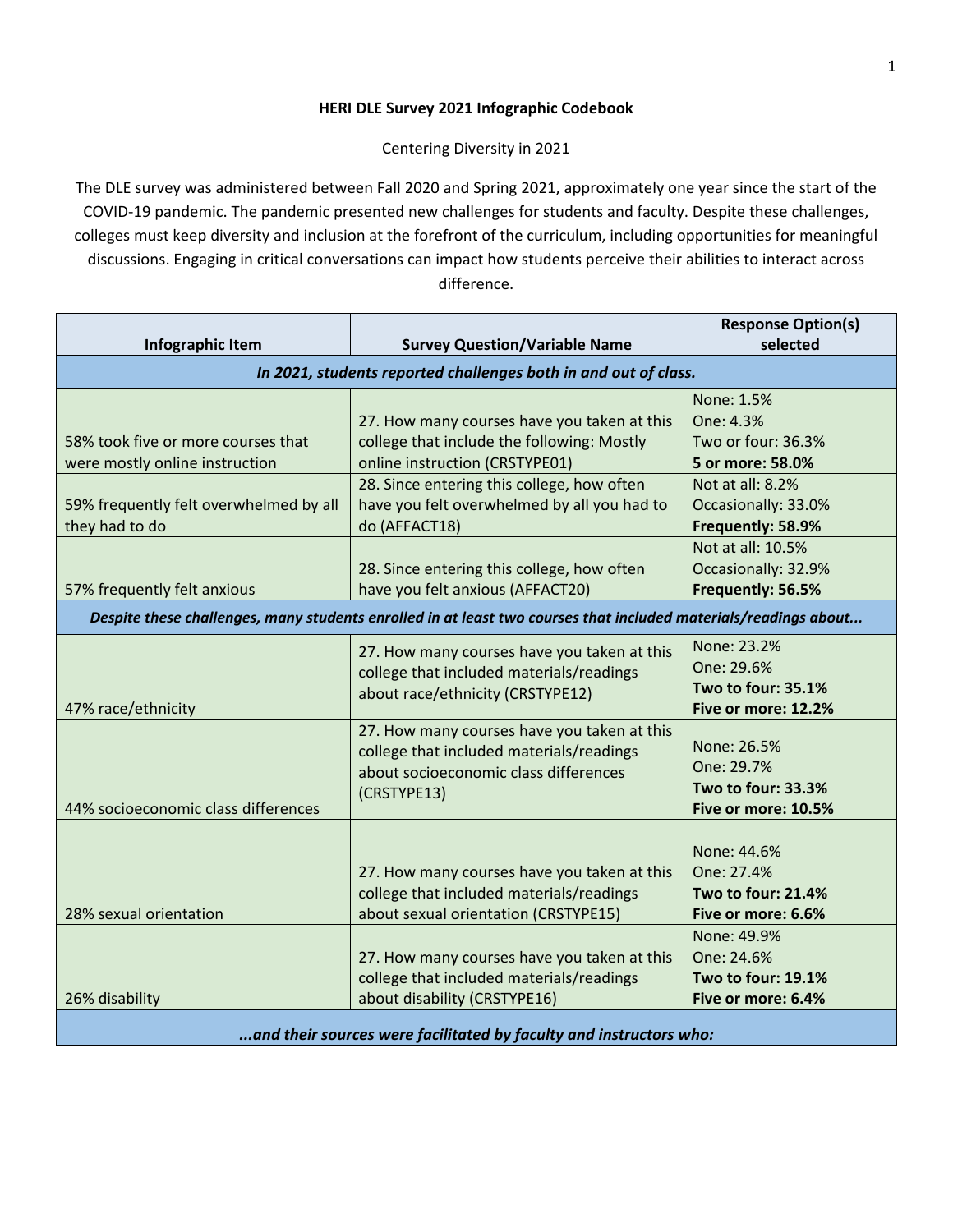|                                                       | 2. Please indicate how many of your                                                                    | Very few: 4.8%           |  |
|-------------------------------------------------------|--------------------------------------------------------------------------------------------------------|--------------------------|--|
|                                                       | instructors at this institution share their own                                                        | Less than half: 14.3%    |  |
| 81% shared their own experiences and                  | experiences and background in class                                                                    | Most, but not all: 48.2% |  |
| background in class                                   | (PROFESSOR09)                                                                                          | All: 32.6%               |  |
|                                                       | 2. Please indicate how many of your                                                                    | Very few: 5.4%           |  |
|                                                       | instructors at this institution help students                                                          | Less than half: 16.5%    |  |
| 78% helped students learn how to                      | learn how to bring about positive change in                                                            | Most, but not all: 47.0% |  |
| bring positive change in society                      | society (PROFESSOR04)                                                                                  | All: 31.1%               |  |
|                                                       | 2. Please indicate how many of your                                                                    | Very few: 7.8%           |  |
|                                                       | instructors at this institution turn                                                                   | Less than half: 18.5%    |  |
| 74% turned controversial topics into                  | controversial topics into meaningful                                                                   | Most, but not all: 44.9% |  |
| meaningful discussions                                | discussions (PROFESSOR07)                                                                              | All: 28.8%               |  |
|                                                       | 2. Please indicate how many of your                                                                    | Very few: 16.1%          |  |
|                                                       | instructors at this institution have open                                                              | Less than half: 24.8%    |  |
| 59% had open discussions about                        | discussions about privilege, power, and                                                                | Most, but not all: 36.9% |  |
| privilege, power, and oppression                      | oppression (PROFESSOR10)                                                                               | All: 22.2%               |  |
| Students engaged in critical reflection and dialogue. |                                                                                                        |                          |  |
|                                                       |                                                                                                        |                          |  |
|                                                       | 21. How often in the past year did you: Feel                                                           | Not at all: 6.5%         |  |
| 56% frequently felt challenged to think               | challenged to think more broadly about an                                                              | Occasionally: 38.0%      |  |
| more broadly about an issue                           | issue (CONSACTION03)                                                                                   | Frequently: 55.6%        |  |
|                                                       |                                                                                                        |                          |  |
|                                                       | 21. How often in the past year did you: Apply                                                          | Not at all: 9.5%         |  |
| 45% frequently applied concepts from                  | concepts from courses to real-life situations.                                                         | Occasionally: 45.5%      |  |
| courses to real-life situations                       | (CONSACTION06)                                                                                         | Frequently: 45.1%        |  |
|                                                       |                                                                                                        |                          |  |
|                                                       | 21. How often in the past year did you:                                                                | Not at all: 12.7%        |  |
| 44% critically evaluated their own                    | Critically evaluate your own political ideology                                                        | Occasionally: 43.2%      |  |
| political ideology on an issue                        | on an issue (CONSACTION09)                                                                             | Frequently: 44.1%        |  |
|                                                       |                                                                                                        |                          |  |
|                                                       | 21. How often in the past year did you: Make<br>an effort to educate others about social               | Not at all: 13.6%        |  |
| 43% made an effort to educate others                  |                                                                                                        | Occasionally: 43.2%      |  |
| about social issues                                   | issues (CONSACTION08)                                                                                  | Frequently: 43.2%        |  |
|                                                       | Many students considered their abilities to live and work in a diverse democracy to be major strengths |                          |  |
|                                                       |                                                                                                        | A Major Weakness: 0.1%   |  |
|                                                       | 10. How would you currently rate yourself in                                                           | Somewhat Weak: 0.5%      |  |
|                                                       | the following areas: Ability to work                                                                   | Average: 6.2%            |  |
| 65% ability to work cooperatively with                | cooperatively with diverse people                                                                      | Somewhat Strong: 27.9%   |  |
| diverse people                                        | (DIVRATE05)                                                                                            | A Major Strength: 65.3%  |  |
|                                                       |                                                                                                        | A Major Weakness: 0.3%   |  |
|                                                       |                                                                                                        | Somewhat Weak: 2.0%      |  |
|                                                       |                                                                                                        | Average: 13.8%           |  |
| 45% tolerance of others with different                | 10. Tolerance of others with different beliefs                                                         | Somewhat Strong: 38.9%   |  |
| beliefs                                               | (DIVRATE02)                                                                                            | A Major Strength: 45.0%  |  |